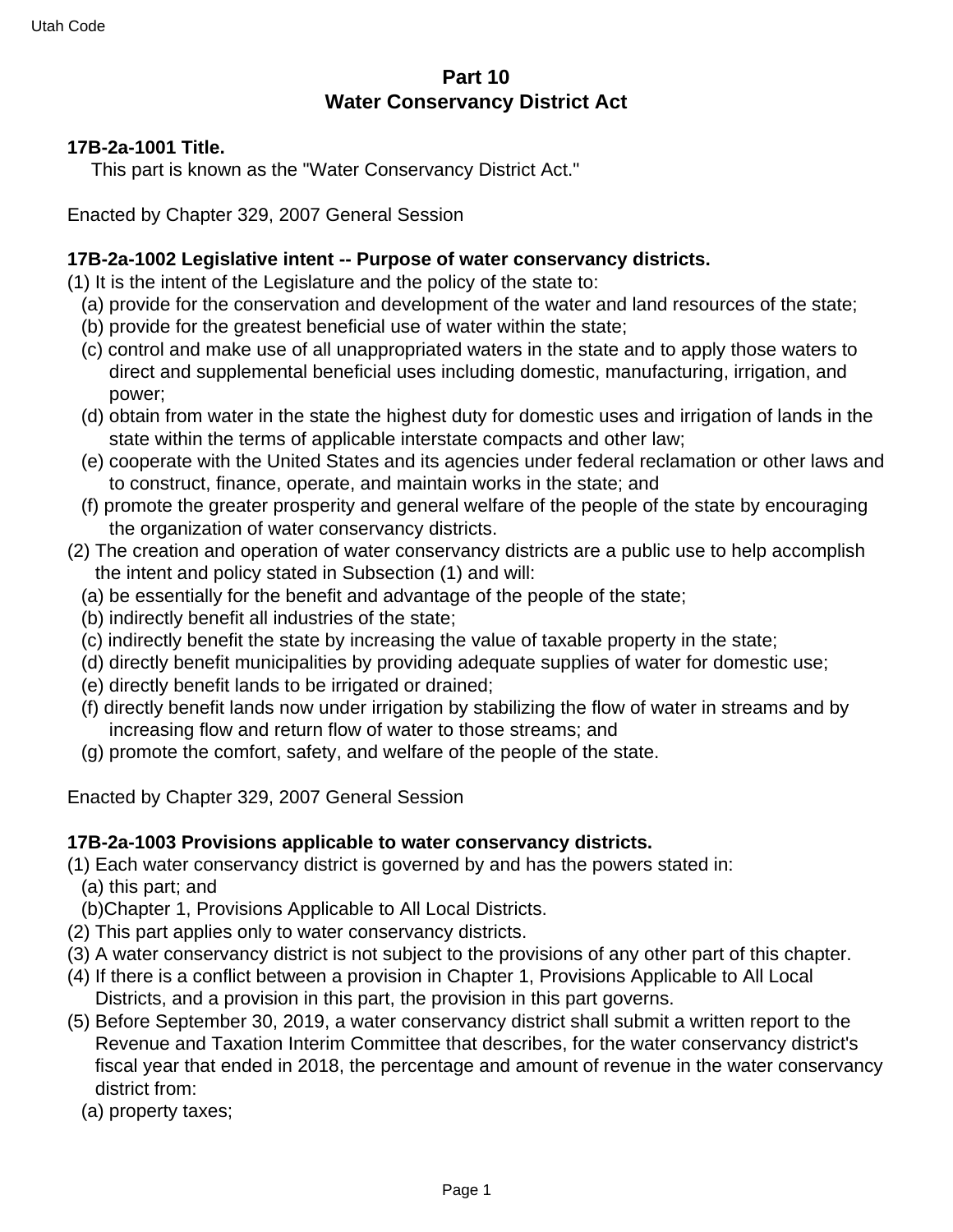- (b) water rates; and
- (c) all other sources.

Amended by Chapter 430, 2019 General Session

## **17B-2a-1004 Additional water conservancy district powers -- Limitations on water conservancy districts.**

- (1) In addition to the powers conferred on a water conservancy district under Section 17B-1-103, a water conservancy district may:
	- (a) issue bonds as provided in and subject to Chapter 1, Part 11, Local District Bonds, to carry out the purposes of the district;
	- (b) acquire or lease any real or personal property or acquire any interest in real or personal property, as provided in Subsections 17B-1-103(2)(a) and (b), whether inside or outside the district;
	- (c) acquire or construct works, facilities, or improvements, as provided in Subsection 17B-1-103(2)(d), whether inside or outside the district;
	- (d) acquire water, works, water rights, and sources of water necessary or convenient to the full exercise of the district's powers, whether the water, works, water rights, or sources of water are inside or outside the district, and encumber, sell, lease, transfer an interest in, or dispose of water, works, water rights, and sources of water;
	- (e) fix rates and terms for the sale, lease, or other disposal of water;
	- (f) acquire rights to the use of water from works constructed or operated by the district or constructed or operated pursuant to a contract to which the district is a party, and sell rights to the use of water from those works;
	- (g) levy assessments against lands within the district to which water is allotted on the basis of: (i) a uniform district-wide value per acre foot of irrigation water; or
	- (ii) a uniform unit-wide value per acre foot of irrigation water, if the board divides the district into units and fixes a different value per acre foot of water in the respective units;
	- (h) fix rates for the sale, lease, or other disposal of water, other than irrigation water, at rates that are equitable, though not necessarily equal or uniform, for like classes of service;
	- (i) adopt and modify plans and specifications for the works for which the district was organized;
	- (j) investigate and promote water conservation and development;
	- (k) appropriate and otherwise acquire water and water rights inside or outside the state;
	- (l) develop, store, treat, and transport water;
	- (m) acquire stock in canal companies, water companies, and water users associations;
	- (n) acquire, construct, operate, or maintain works for the irrigation of land;
	- (o) subject to Subsection (2), sell water and water services to individual customers and charge sufficient rates for the water and water services supplied;
	- (p) own property for district purposes within the boundaries of a municipality; and
	- (q) coordinate water resource planning among public entities.
- (2)
	- (a) A water conservancy district and another political subdivision of the state may contract with each other, and a water conservancy district may contract with one or more public entities and private persons, for:
		- (i) the joint operation or use of works owned by any party to the contract; or
		- (ii) the sale, purchase, lease, exchange, or loan of water, water rights, works, or related services.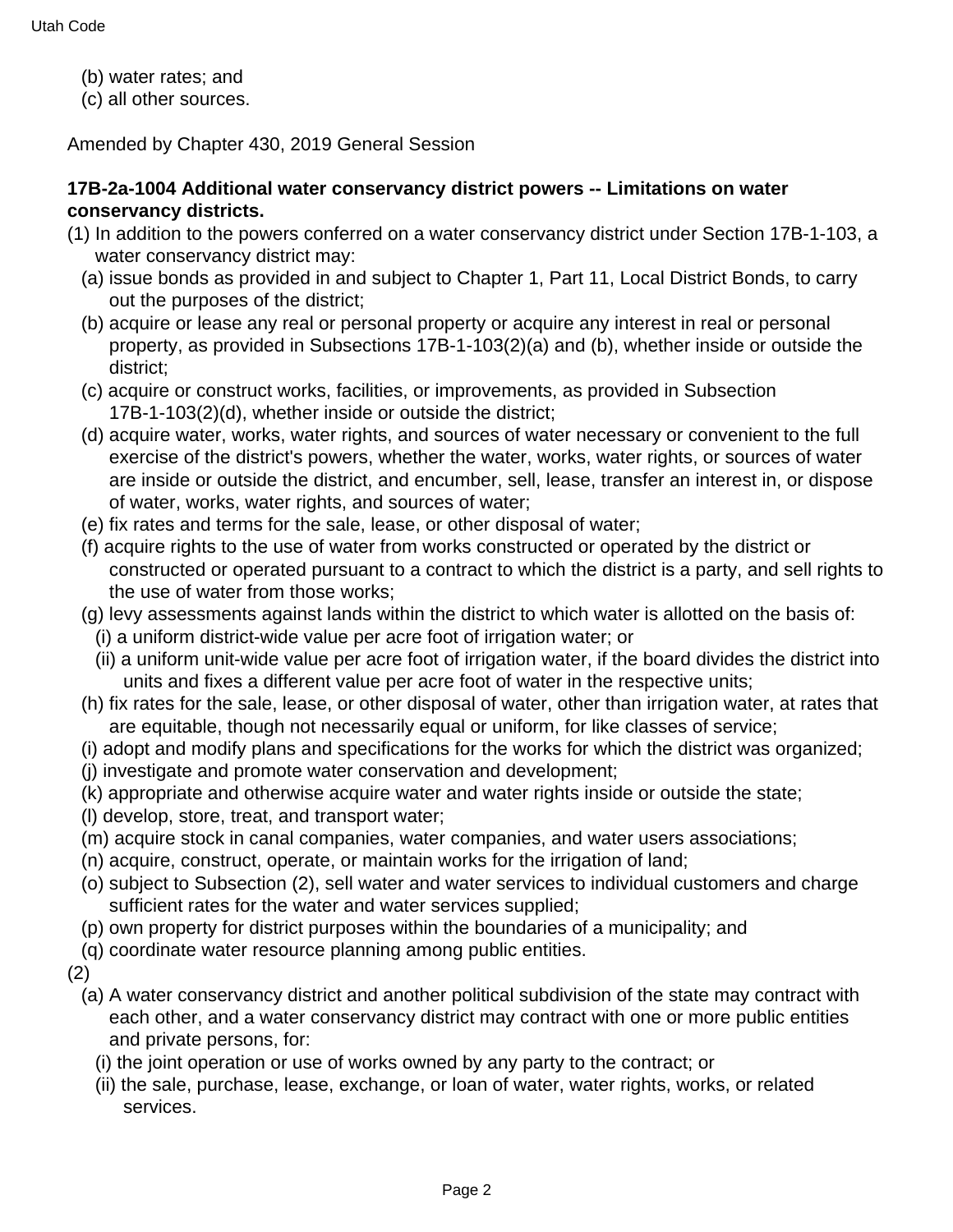- (b) An agreement under Subsection (2)(a) may provide for the joint use of works owned by one of the contracting parties if the agreement provides for reasonable compensation.
- (c) A statutory requirement that a district supply water to its own residents on a priority basis does not apply to a contract under Subsection (2)(a).
- (d) An agreement under Subsection (2)(a) may include terms that the parties determine, including:
	- (i) a term of years specified by the contract;
	- (ii) a requirement that the purchasing party make specified payments, without regard to actual taking or use;
	- (iii) a requirement that the purchasing party pay user charges, charges for the availability of water or water facilities, or other charges for capital costs, debt service, operating and maintenance costs, and the maintenance of reasonable reserves, whether or not the related water, water rights, or facilities are acquired, completed, operable, or operating, and notwithstanding the suspension, interruption, interference, reduction, or curtailment of water or services for any reason;
	- (iv) provisions for one or more parties to acquire an undivided ownership interest in, or a contractual right to the capacity, output, or services of, joint water facilities, and establishing:
		- (A) the methods for financing the costs of acquisition, construction, and operation of the joint facilities;
		- (B) the method for allocating the costs of acquisition, construction, and operation of the facilities among the parties consistent with their respective interests in or rights to the facilities;
		- (C) a management committee comprised of representatives of the parties, which may be responsible for the acquisition, construction, and operation of the facilities as the parties determine; and
		- (D) the remedies upon a default by any party in the performance of its obligations under the contract, which may include a provision obligating or enabling the other parties to succeed to all or a portion of the ownership interest or contractual rights and obligations of the defaulting party; and
	- (v) provisions that a purchasing party make payments from:
		- (A) general or other funds of the purchasing party;
		- (B) the proceeds of assessments levied under this part;
		- (C) the proceeds of impact fees imposed by any party under Title 11, Chapter 36a, Impact Fees Act;
		- (D) revenues from the operation of the water system of a party receiving water or services under the contract;
		- (E) proceeds of any revenue-sharing arrangement between the parties, including amounts payable as a percentage of revenues or net revenues of the water system of a party receiving water or services under the contract; and
- (F) any combination of the sources of payment listed in Subsections  $(2)(d)(v)(A)$  through (E).
- (3)
	- (a) A water conservancy district may enter into a contract with another state or a political subdivision of another state for the joint construction, operation, or ownership of a water facility.
	- (b) Water from any source in the state may be appropriated and used for beneficial purposes within another state only as provided in Title 73, Chapter 3a, Water Exports.
- (4)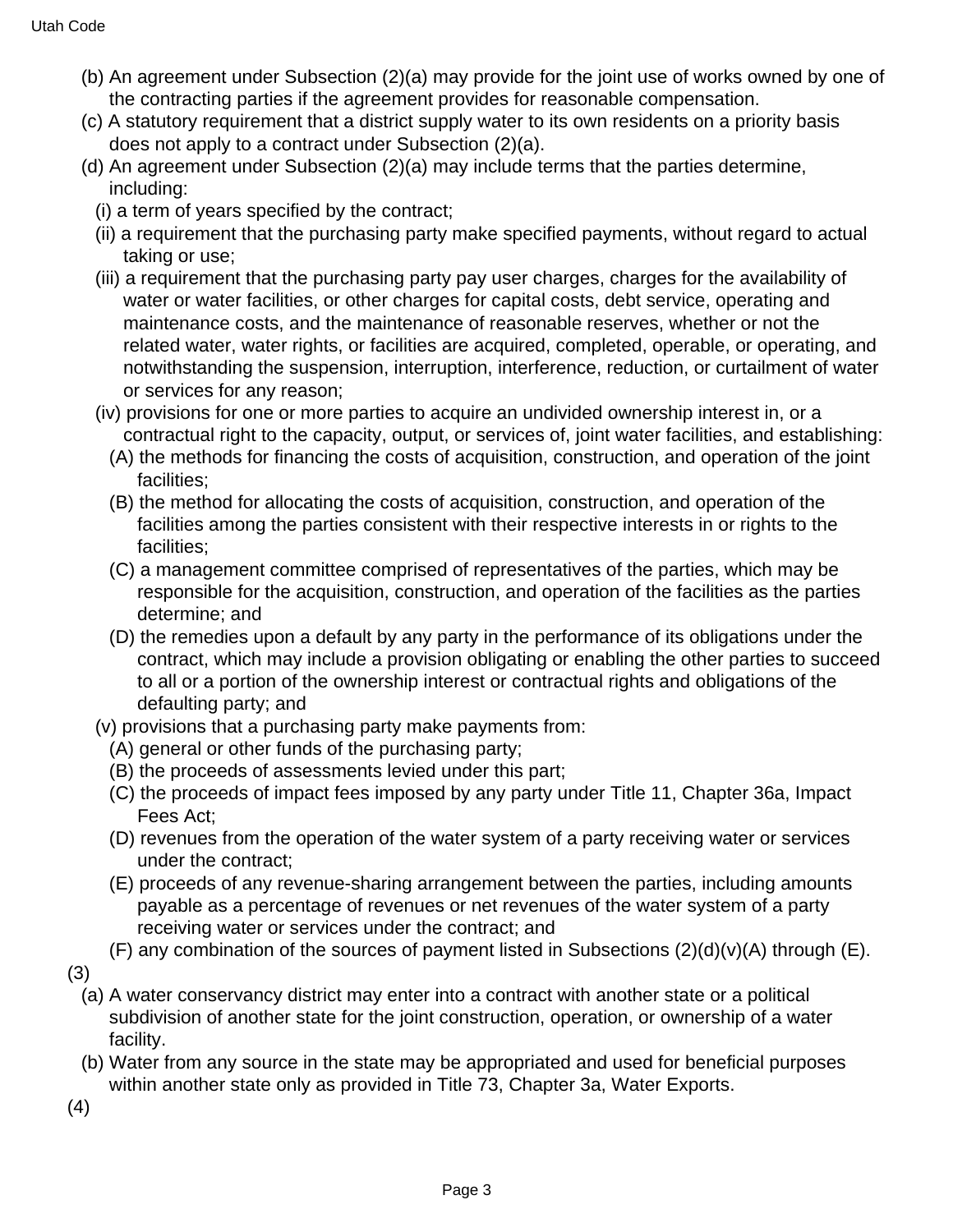- (a) Except as provided in Subsection (4)(b), a water conservancy district may not sell water to a customer located within a municipality for domestic or culinary use without the consent of the municipality.
- (b) Subsection (4)(a) does not apply if:
	- (i) the property of a customer to whom a water conservancy district sells water was, at the time the district began selling water to the customer, within an unincorporated area of a county; and
	- (ii) after the district begins selling water to the customer, the property becomes part of a municipality through municipal incorporation or annexation.
- (5) A water conservancy district may not carry or transport water in transmountain diversion if title to the water was acquired by a municipality by eminent domain.
- (6) A water conservancy district may not be required to obtain a franchise for the acquisition, ownership, operation, or maintenance of property.
- (7) A water conservancy district may not acquire by eminent domain title to or beneficial use of vested water rights for transmountain diversion.

Amended by Chapter 47, 2011 General Session

### **17B-2a-1005 Water conservancy district board of trustees -- Selection of members -- Number -- Qualifications -- Terms -- Vacancies -- Surety bonds -- Authority.**

- (1) Members of the board of trustees for a water conservancy district shall be:
	- (a) elected in accordance with:
		- (i) the petition or resolution that initiated the process of creating the water conservancy district; and
		- (ii) Section 17B-1-306;
	- (b) appointed in accordance with Subsection (2); or
	- (c) elected under Subsection (4)(a).
- (2)
	- (a) If the members of the board of trustees are appointed, within 45 days after the day on which a water conservancy district is created as provided in Section 17B-1-215, the board of trustees shall be appointed as provided in this Subsection (2).
	- (b) For a district located entirely within the boundaries of a single county, the county legislative body of that county shall appoint each trustee.
	- (c)
		- (i) For a district located in more than a single county, the governor, with the advice and consent of the Senate, shall appoint each trustee from nominees submitted as provided in this Subsection (2)(c).
		- (ii)
			- (A) Except as provided in Subsection  $(2)(c)(ii)(B)$ , in a division composed solely of municipalities, the legislative body of each municipality within the division shall submit two nominees per trustee.
			- (B) The legislative body of a municipality may submit fewer than two nominees per trustee if the legislative body certifies in writing to the governor that the legislative body is unable, after reasonably diligent effort, to identify two nominees who are willing and qualified to serve as trustee.
		- (iii)
			- (A) Except as provided in Subsection (2)(c)(iii)(B), in all other divisions, the county legislative body of the county in which the division is located shall submit three nominees per trustee.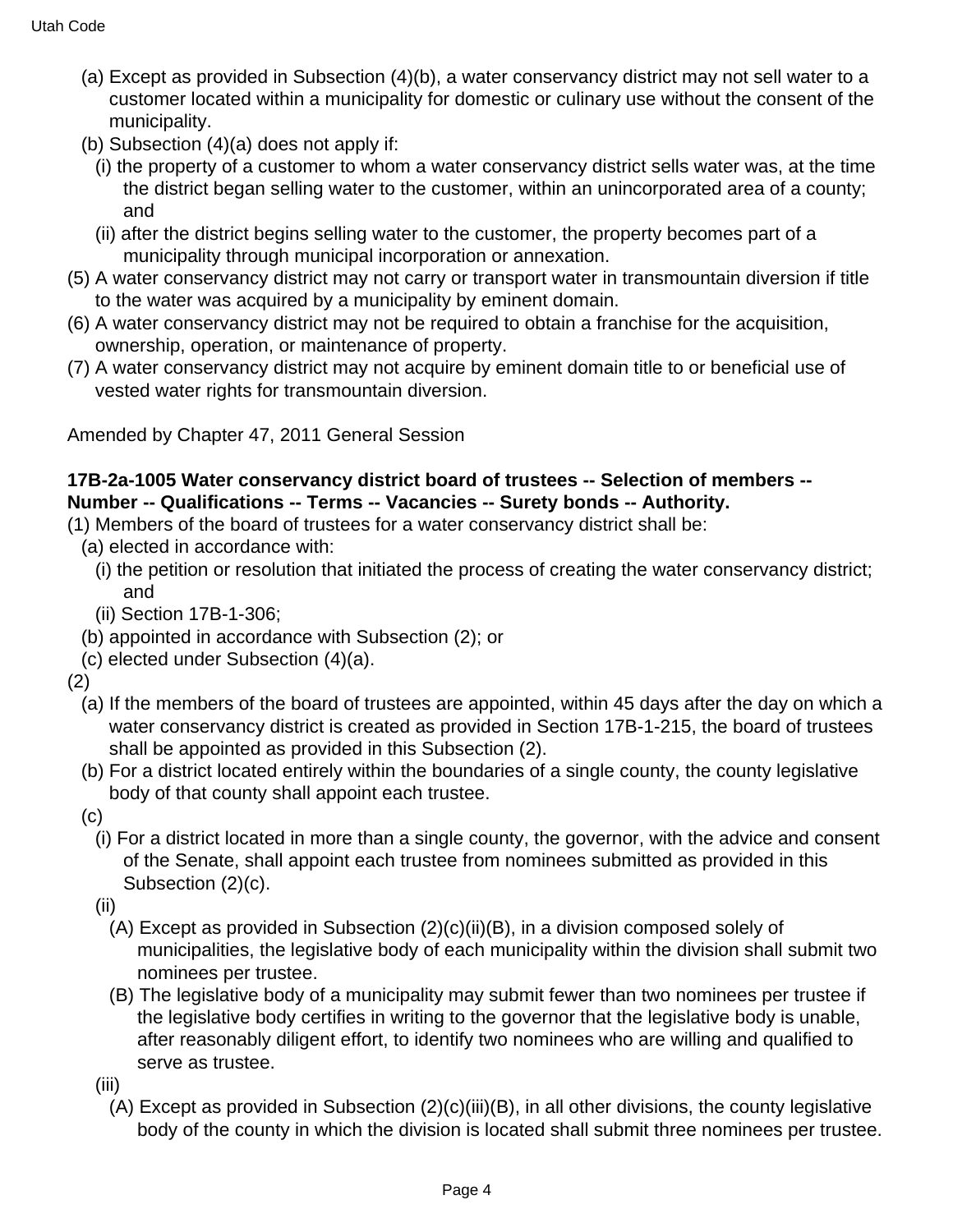- (B) The county legislative body may submit fewer than three nominees per trustee if the county legislative body certifies in writing to the governor that the county legislative body is unable, after reasonably diligent effort, to identify three nominees who are willing and qualified to serve as trustee.
- (iv) If a trustee represents a division located in more than one county, the county legislative bodies of those counties shall collectively compile the list of three nominees.
- (v) For purposes of this Subsection (2)(c), a municipality that is located in more than one county shall be considered to be located in only the county in which more of the municipal area is located than in any other county.
- (d) In districts where substantial water is allocated for irrigated agriculture, one trustee appointed in that district shall be a person who owns irrigation rights and uses those rights as part of that person's livelihood.
- (3)
	- (a) The board shall give written notice of the upcoming vacancy in an appointed trustee's term and the date when the trustee's term expires to the county legislative body in single county districts and to the nominating entities and the governor in all other districts:
		- (i) if the upcoming vacancy is in a single county district, at least 90 days before the expiration of the trustee's term; and
		- (ii) for all other districts, on or before October 1 before the expiration of the appointed trustee's term.
	- (b)
		- (i) Upon receipt of the notice of the expiration of an appointed trustee's term or notice of a vacancy in the office of an appointed trustee, the county or municipal legislative body, as the case may be, shall nominate candidates to fill the unexpired term of office pursuant to Subsection (2).
		- (ii) If a trustee is to be appointed by the governor and the entity charged with nominating candidates has not submitted the list of nominees within 90 days after service of the notice, the governor shall make the appointment from qualified candidates without consultation with the county or municipal legislative body.
		- (iii) If the governor fails to appoint, the incumbent shall continue to serve until a successor is appointed and qualified.
		- (iv) Appointment by the governor vests in the appointee, upon qualification, the authority to discharge the duties of trustee, subject only to the advice and consent of the Senate.
	- (c) Each trustee shall hold office during the term for which appointed and until a successor is duly appointed and has qualified.
- (4)
	- (a) Members of the board of trustees of a water conservancy district shall be elected, if, subject to Subsection (4)(b):
		- (i) two-thirds of all members of the board of trustees of the water conservancy district vote in favor of changing to an elected board; and
		- (ii) the legislative body of each municipality or county that appoints a member to the board of trustees adopts a resolution approving the change to an elected board.
	- (b) A change to an elected board of trustees under Subsection (4)(a) may not shorten the term of any member of the board of trustees serving at the time of the change.
- (5) The board of trustees of a water conservancy district shall consist of:
	- (a) except as provided in Subsection (5)(b), not more than 11 persons who are residents of the district; or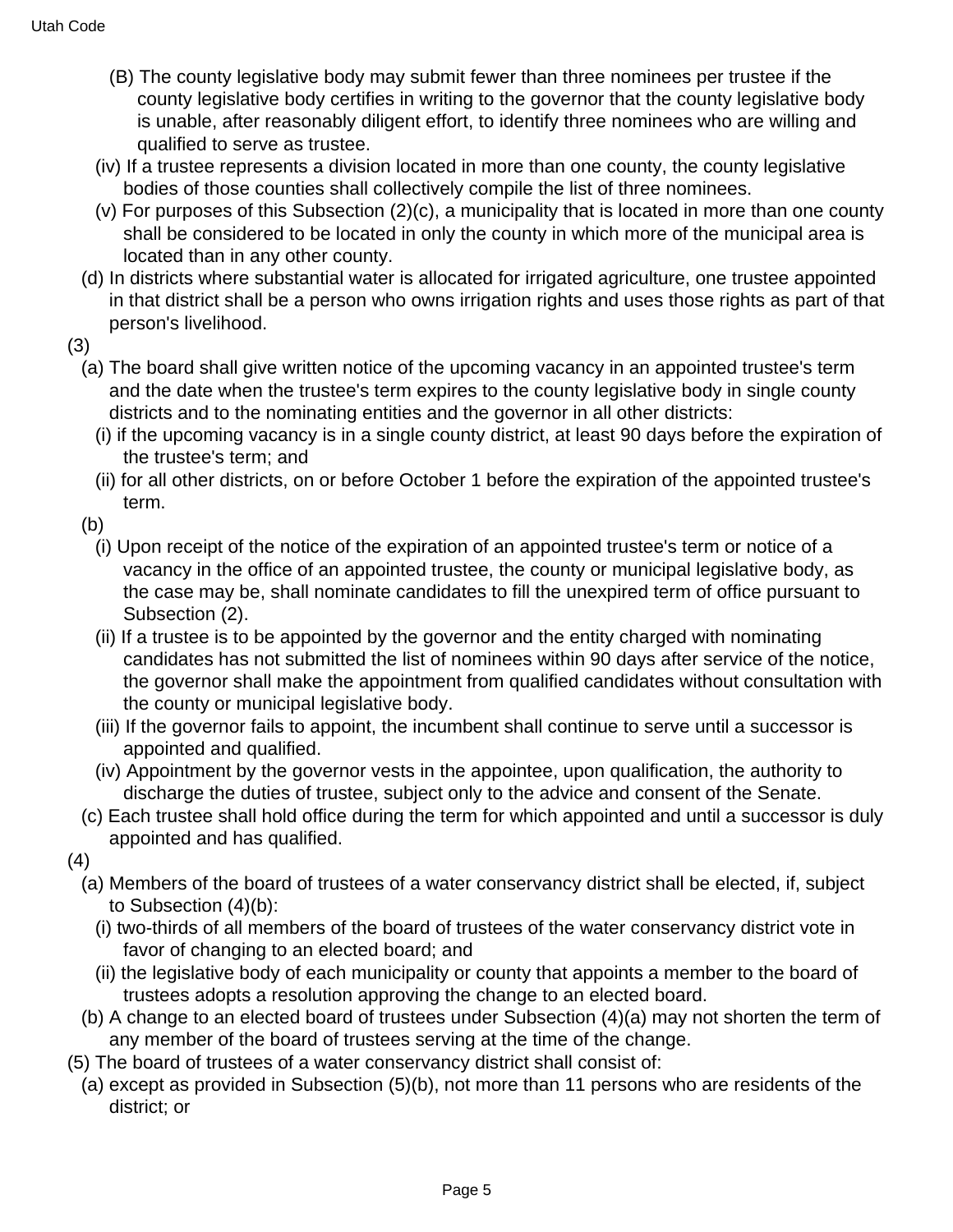- (b) if the district consists of five or more counties, not more than 21 persons who are residents of the district.
- (6) If an elected trustee's office is vacated, the vacated office shall be filled in accordance with Section 17B-1-303.
- (7) Each trustee shall furnish a corporate surety bond at the expense of the district, conditioned for the faithful performance of duties as a trustee.
- (8)
	- (a) The board of trustees of a water conservancy district may:
		- (i) make and enforce all reasonable rules and regulations for the management, control, delivery, use, and distribution of water;
		- (ii) withhold the delivery of water with respect to which there is a default or delinquency of payment;
		- (iii) provide for and declare a forfeiture of the right to the use of water upon the default or failure to comply with an order, contract, or agreement for the purchase, lease, or use of water, and resell, lease, or otherwise dispose of water with respect to which a forfeiture has been declared;
		- (iv) allocate and reallocate the use of water to lands within the district;
		- (v) provide for and grant the right, upon terms, to transfer water from lands to which water has been allocated to other lands within the district;
		- (vi) create a lien, as provided in this part, upon land to which the use of water is transferred;
		- (vii) discharge a lien from land to which a lien has attached; and
		- (viii) subject to Subsection (8)(b), enter into a written contract for the sale, lease, or other disposition of the use of water.
	- (b)
		- (i) A contract under Subsection (8)(a)(viii) may provide for the use of water perpetually or for a specified term.
		- (ii)
			- (A) If a contract under Subsection (8)(a)(viii) makes water available to the purchasing party without regard to actual taking or use, the board may require that the purchasing party give security for the payment to be made under the contract, unless the contract requires the purchasing party to pay for certain specified annual minimums.
			- (B) The security requirement under Subsection (8)(b)(ii)(A) in a contract with a public entity may be met by including in the contract a provision for the public entity's levy of a special assessment to make annual payments to the district.

Amended by Chapter 352, 2020 General Session

# **17B-2a-1006 Limits on water conservancy district property tax levy -- Additional levy.**

- (1) Except as provided in Subsection (2), and subject to Subsection (3) and Section 17B-2a-1009, the property tax levy of a water conservancy district for all purposes may not exceed:
	- (a) .0001 per dollar of taxable value of taxable property in the district, before the earliest of:
		- (i) the planning or design of works;
		- (ii) the acquisition of the site or right-of-way on which the works will be constructed; or
		- (iii) the commencement of construction of the works; and
	- (b) .0002 per dollar of taxable value of taxable property in the district, after the earliest of the events listed in Subsection (1)(a).
- (2) Subject to Subsection (3) and Section 17B-2a-1009: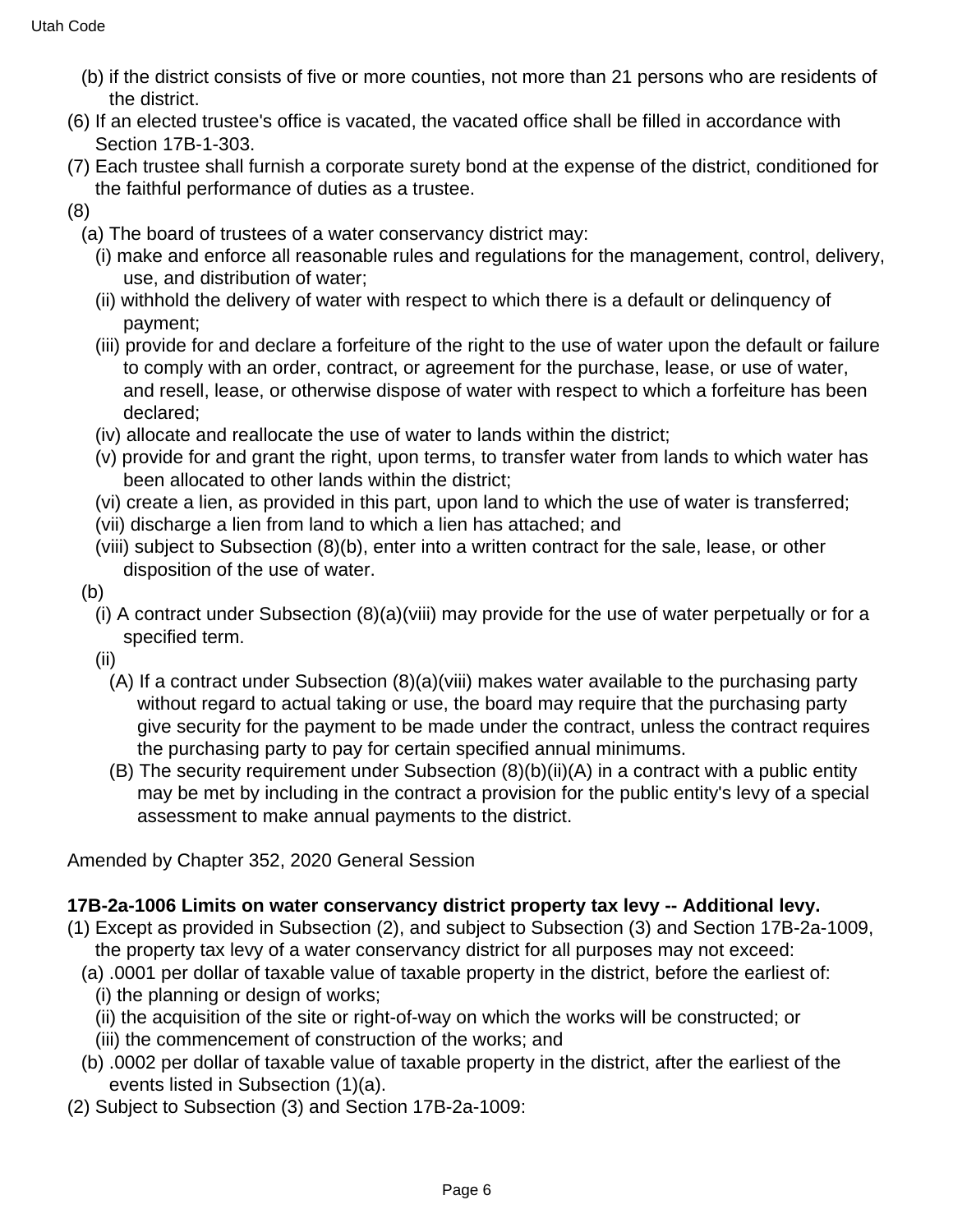- (a) in a district that contains land located within the Lower Colorado River Basin, the levy after the earliest of the events listed in Subsection (1)(a) may be increased to a maximum of .001 per dollar of taxable value of taxable property in the district; and
- (b) in a district to be served under a contract, water appropriation, water allotment, or otherwise by water apportioned by the Colorado River Compact to the Upper Basin, the levy after the earliest of the events listed in Subsection (1)(a) may be increased to a maximum of .0004 per dollar of taxable value of taxable property.
- (3) A water conservancy district may impose an additional property tax levy, not to exceed .0001 per dollar of taxable value of taxable property in the district, if the additional levy is necessary to provide adequate funds to pay maturing bonds or other debts of the district.

Amended by Chapter 159, 2010 General Session

## **17B-2a-1007 Contract assessments.**

- (1) As used in this section:
	- (a) "Assessed land" means:
		- (i) for a contract assessment under a water contract with a private water user, the land owned by the private water user that receives the beneficial use of water under the water contract; or
		- (ii) for a contract assessment under a water contract with a public water user, the land within the boundaries of the public water user that is within the boundaries of the water conservancy district and that receives the beneficial use of water under the water contract.
	- (b) "Contract assessment" means an assessment levied as provided in this section by a water conservancy district on assessed land.
	- (c) "Governing body" means:
		- (i) for a county, city, or town, the legislative body of the county, city, or town;
		- (ii) for a local district, the board of trustees of the local district;
		- (iii) for a special service district:
			- (A) the legislative body of the county, city, or town that established the special service district, if no administrative control board has been appointed under Section 17D-1-301; or
			- (B) the administrative control board of the special service district, if an administrative control board has been appointed under Section 17D-1-301; and
		- (iv) for any other political subdivision of the state, the person or body with authority to govern the affairs of the political subdivision.
	- (d) "Petitioner" means a private petitioner or a public petitioner.
	- (e) "Private petitioner" means an owner of land within a water conservancy district who submits a petition to a water conservancy district under Subsection (3) to enter into a water contract with the district.
	- (f) "Private water user" means an owner of land within a water conservancy district who enters into a water contract with the district.
	- (g) "Public petitioner" means a political subdivision of the state:
		- (i) whose territory is partly or entirely within the boundaries of a water conservancy district; and
		- (ii) that submits a petition to a water conservancy district under Subsection (3) to enter into a water contract with the district.
	- (h) "Public water user" means a political subdivision of the state:
		- (i) whose territory is partly or entirely within the boundaries of a water conservancy district; and
		- (ii) that enters into a water contract with the district.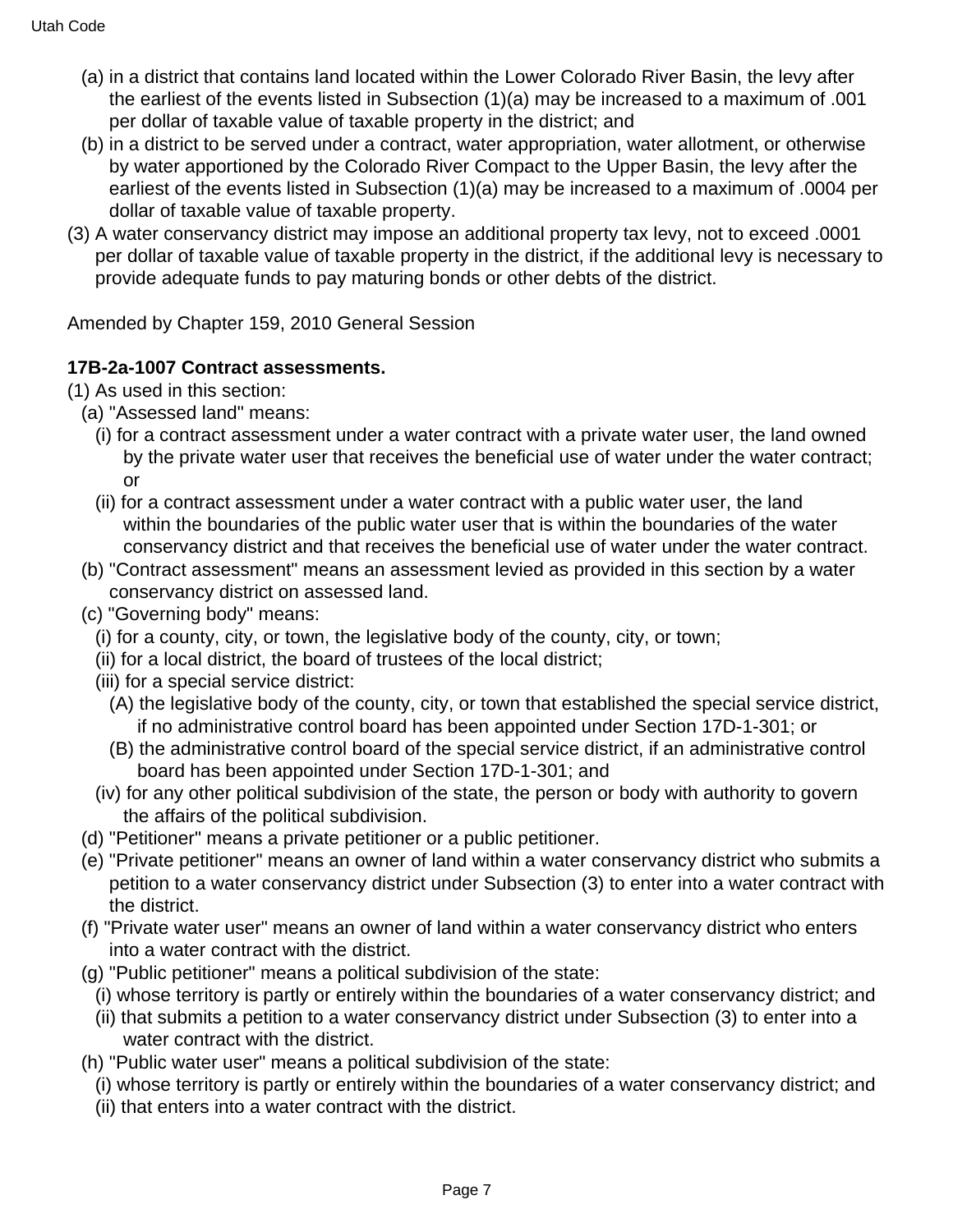- (i) "Water contract" means a contract between a water conservancy district and a private water user or a public water user under which the water user purchases, leases, or otherwise acquires the beneficial use of water from the water conservancy district for the benefit of:
	- (i) land owned by the private water user; or
	- (ii) land within the public water user's boundaries that is also within the boundaries of the water conservancy district.
- (j) "Water user" means a private water user or a public water user.
- (2) A water conservancy district may levy a contract assessment as provided in this section.
- (3)
	- (a) The governing body of a public petitioner may authorize its chief executive officer to submit a written petition on behalf of the public petitioner to a water conservancy district requesting to enter into a water contract.
	- (b) A private petitioner may submit a written petition to a water conservancy district requesting to enter into a water contract.
	- (c) Each petition under this Subsection (3) shall include:
		- (i) the petitioner's name;
		- (ii) the quantity of water the petitioner desires to purchase or otherwise acquire;
		- (iii) a description of the land upon which the water will be used;
		- (iv) the price to be paid for the water;
		- (v) the amount of any service, turnout, connection, distribution system, or other charge to be paid;
		- (vi) whether payment will be made in cash or annual installments;
		- (vii) a provision requiring the contract assessment to become a lien on the land for which the water is petitioned and is to be allotted; and
		- (viii) an agreement that the petitioner is bound by the provisions of this part and the rules and regulations of the water conservancy district board of trustees.
- (4)
	- (a) If the board of a water conservancy district desires to consider a petition submitted by a petitioner under Subsection (3), the board shall:
		- (i) post notice of the petition and of the hearing required under Subsection  $(4)(a)(ii)$  on the Utah Public Notice Website, created in Section 63A-16-601, for at least two successive weeks immediately before the date of the hearing; and
	- (ii) hold a public hearing on the petition.
	- (b) Each notice under Subsection (4)(a)(i) shall:
		- (i) state that a petition has been filed and that the district is considering levying a contract assessment; and
	- (ii) give the date, time, and place of the hearing required under Subsection  $(4)(a)(ii)$ .

(c)

- (i) At each hearing required under Subsection (4)(a)(ii), the board of trustees of the water conservancy district shall:
	- (A) allow any interested person to appear and explain why the petition should not be granted; and
	- (B) consider each written objection to the granting of the petition that the board receives before or at the hearing.
- (ii) The board of trustees may adjourn and reconvene the hearing as the board considers appropriate.
- (d)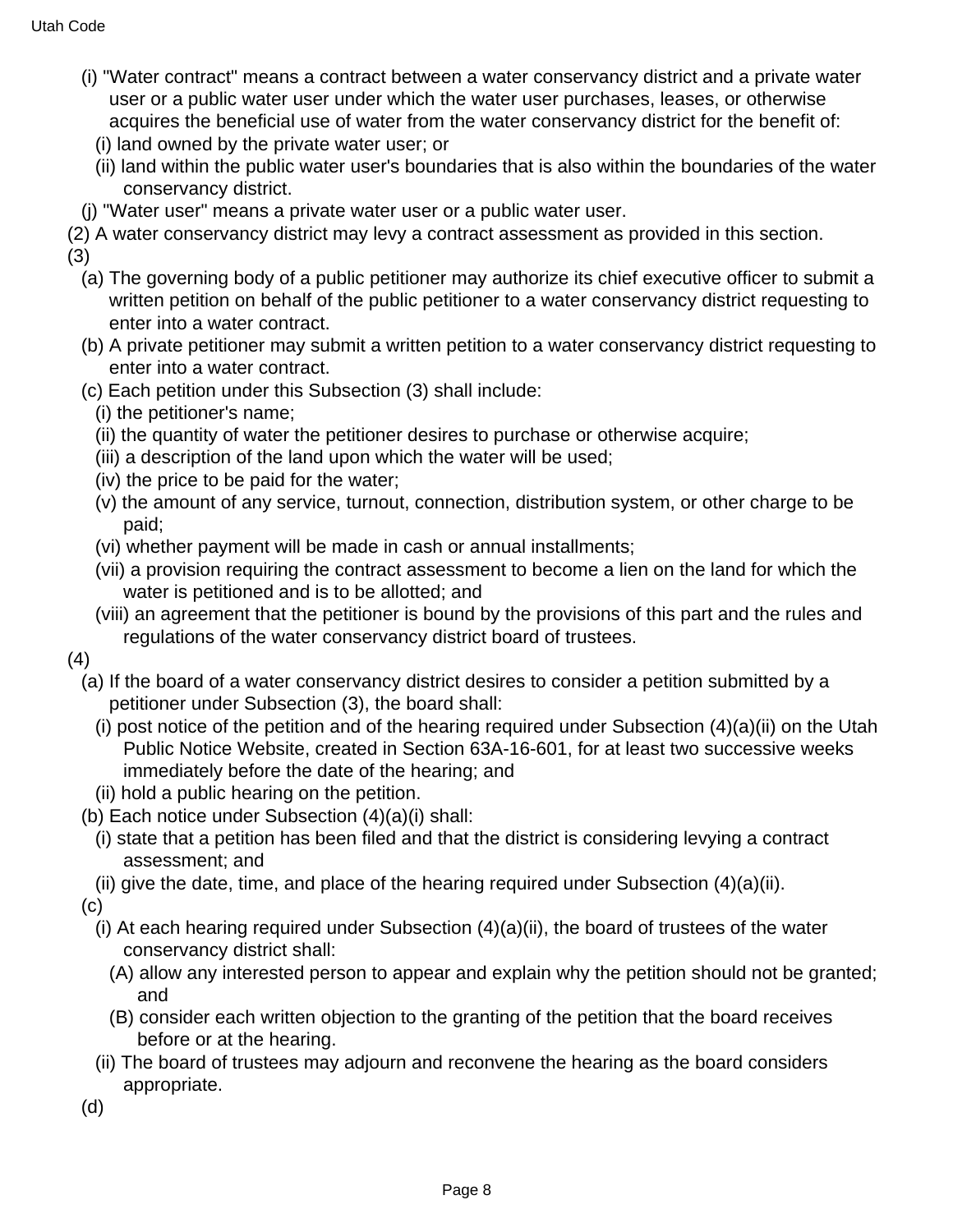- (i) Any interested person may file with the board of the water conservancy district, at or before the hearing under Subsection (4)(a)(ii), a written objection to the district's granting a petition.
- (ii) Each person who fails to submit a written objection within the time provided under Subsection (4)(d)(i) is considered to have consented to the district's granting the petition and levying a contract assessment.
- (5) After holding a public hearing as required under Subsection (4)(a)(ii), the board of trustees of a water conservancy district may:
	- (a) deny the petition; or
	- (b) grant the petition, if the board considers granting the petition to be in the best interests of the district.
- (6) The board of a water conservancy district that grants a petition under this section may:
	- (a) make an allotment of water for the benefit of assessed land;
	- (b) authorize any necessary construction to provide for the use of water upon the terms and conditions stated in the water contract;
	- (c) divide the district into units and fix a different rate for water purchased or otherwise acquired and for other charges within each unit, if the rates and charges are equitable, although not equal and uniform, for similar classes of services throughout the district; and
	- (d) levy a contract assessment on assessed land.

(7)

- (a) The board of trustees of each water conservancy district that levies a contract assessment under this section shall:
	- (i) cause a certified copy of the resolution, ordinance, or order levying the assessment to be recorded in the office of the recorder of each county in which assessed land is located; and
	- (ii) on or before July 1 of each year after levying the contract assessment, certify to the auditor of each county in which assessed land is located the amount of the contract assessment.
- (b) Upon the recording of the resolution, ordinance, or order, in accordance with Subsection (7)  $(a)(i)$ :
	- (i) the contract assessment associated with allotting water to the assessed land under the water contract becomes a political subdivision lien, as that term is defined in Section 11-60-102, on the assessed land, in accordance with Title 11, Chapter 60, Political Subdivision Lien Authority, as of the effective date of the resolution, ordinance, or order; and
	- (ii)
		- (A) the board of trustees of the water conservancy district shall certify the amount of the assessment to the county treasurer; and
		- (B) the county treasurer shall include the certified amount on the property tax notice required by Section 59-2-1317 for that year.
- (c)
	- (i) Each county in which assessed land is located shall collect the contract assessment in the same manner as taxes levied by the county.
	- (ii) If the amount of a contract assessment levied under this section is not paid in full in a given year:
		- (A) by September 15, the governing body of the water conservancy district that levies the contract assessment shall certify any unpaid amount to the treasurer of the county in which the property is located; and
		- (B) the county treasurer shall include the certified amount on the property tax notice required by Section 59-2-1317 for that year.

(8)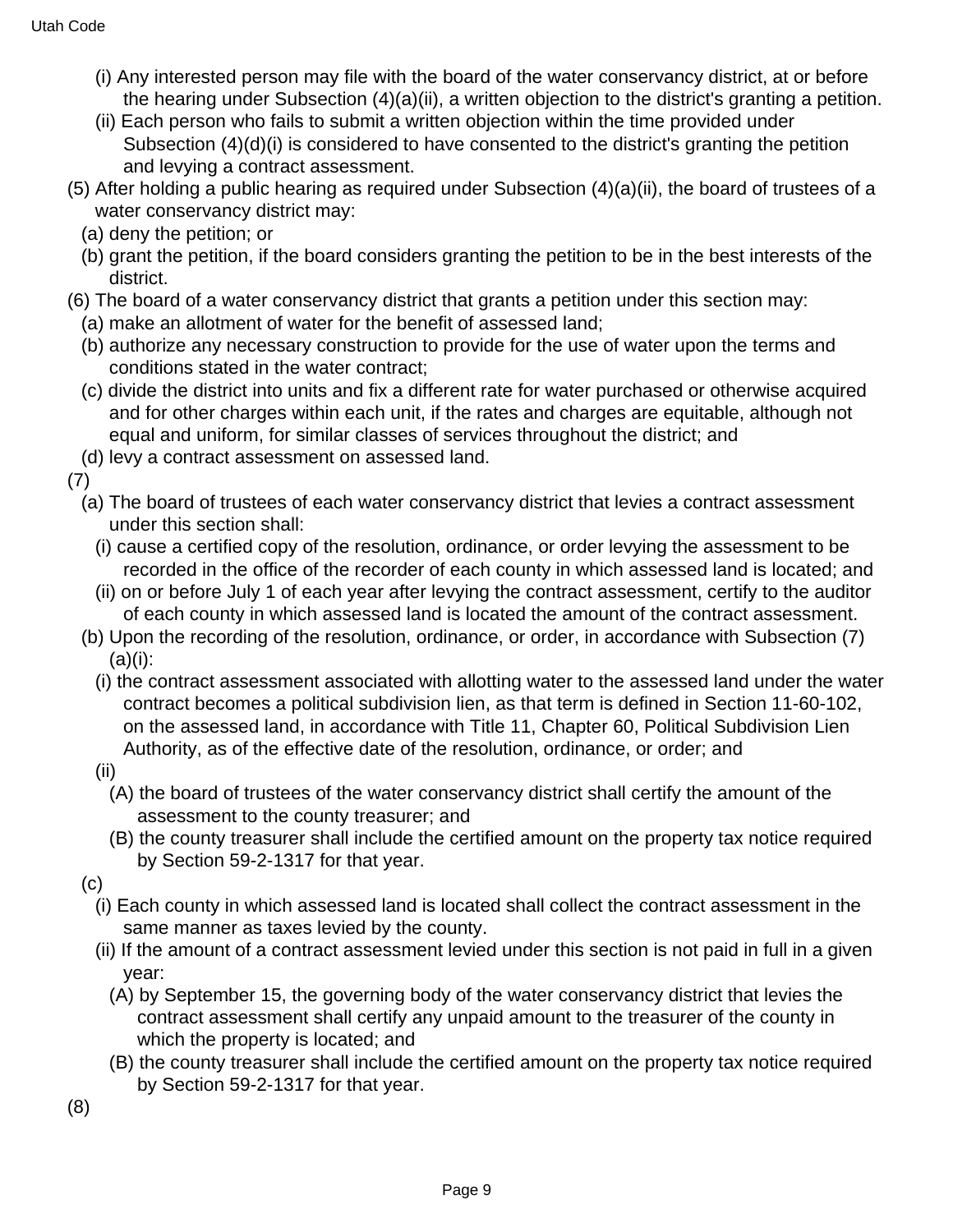- (a) The board of trustees of each water conservancy district that levies a contract assessment under this section shall:
	- (i) hold a public hearing, before August 8 of each year in which a contract assessment is levied, to hear and consider objections filed under Subsection (8)(b); and
	- (ii) post a notice:
		- (A) on the Utah Public Notice Website, created in Section 63A-16-601, for at least the two consecutive weeks before the public hearing; and
		- (B) that contains a general description of the assessed land, the amount of the contract assessment, and the time and place of the public hearing under Subsection (8)(a)(i).
- (b) An owner of assessed land within the water conservancy district who believes that the contract assessment on the owner's land is excessive, erroneous, or illegal may, before the hearing under Subsection (8)(a)(i), file with the board of trustees a verified, written objection to the assessment, stating the grounds for the objection.
- (c)
	- (i) At each hearing under Subsection (8)(a)(i), the board of trustees shall hear and consider the evidence and arguments supporting each objection.
	- (ii) After hearing and considering the evidence and arguments supporting an objection, the board of trustees:
		- (A) shall enter a written order, stating its decision; and
		- (B) may modify the assessment.
- (d)
	- (i) An owner of assessed land may file a petition in district court seeking review of a board of trustees' order under Subsection (8)(c)(ii)(A).
	- (ii) Each petition under Subsection (8)(d)(i) shall:
		- (A) be filed within 30 days after the board enters its written order;
		- (B) state specifically the part of the board's order for which review is sought; and
		- (C) be accompanied by a bond with good and sufficient security in an amount not exceeding \$200, as determined by the court clerk.
	- (iii) If more than one owner of assessed land seeks review, the court may, upon a showing that the reviews may be consolidated without injury to anyone's interests, consolidate the reviews and hear them together.
	- (iv) The court shall act as quickly as possible after a petition is filed.
	- (v) A court may not disturb a board of trustees' order unless the court finds that the contract assessment on the petitioner's assessed land is manifestly disproportionate to assessments imposed upon other land in the district.
- (e) If no petition under Subsection (8)(d) is timely filed, the contract assessment is conclusively considered to have been made in proportion to the benefits conferred on the land in the district.
- (9) Each resolution, ordinance, or order under which a water conservancy district levied a Class B, Class C, or Class D assessment before April 30, 2007, under the law in effect at the time of the levy is validated, ratified, and confirmed, and a water conservancy district may continue to levy the assessment according to the terms of the resolution, ordinance, or order.
- (10) A contract assessment is not a levy of an ad valorem property tax and is not subject to the limits stated in Section 17B-2a-1006.

Amended by Chapter 355, 2021 General Session

## **17B-2a-1008 Subdistricts to become water conservancy districts.**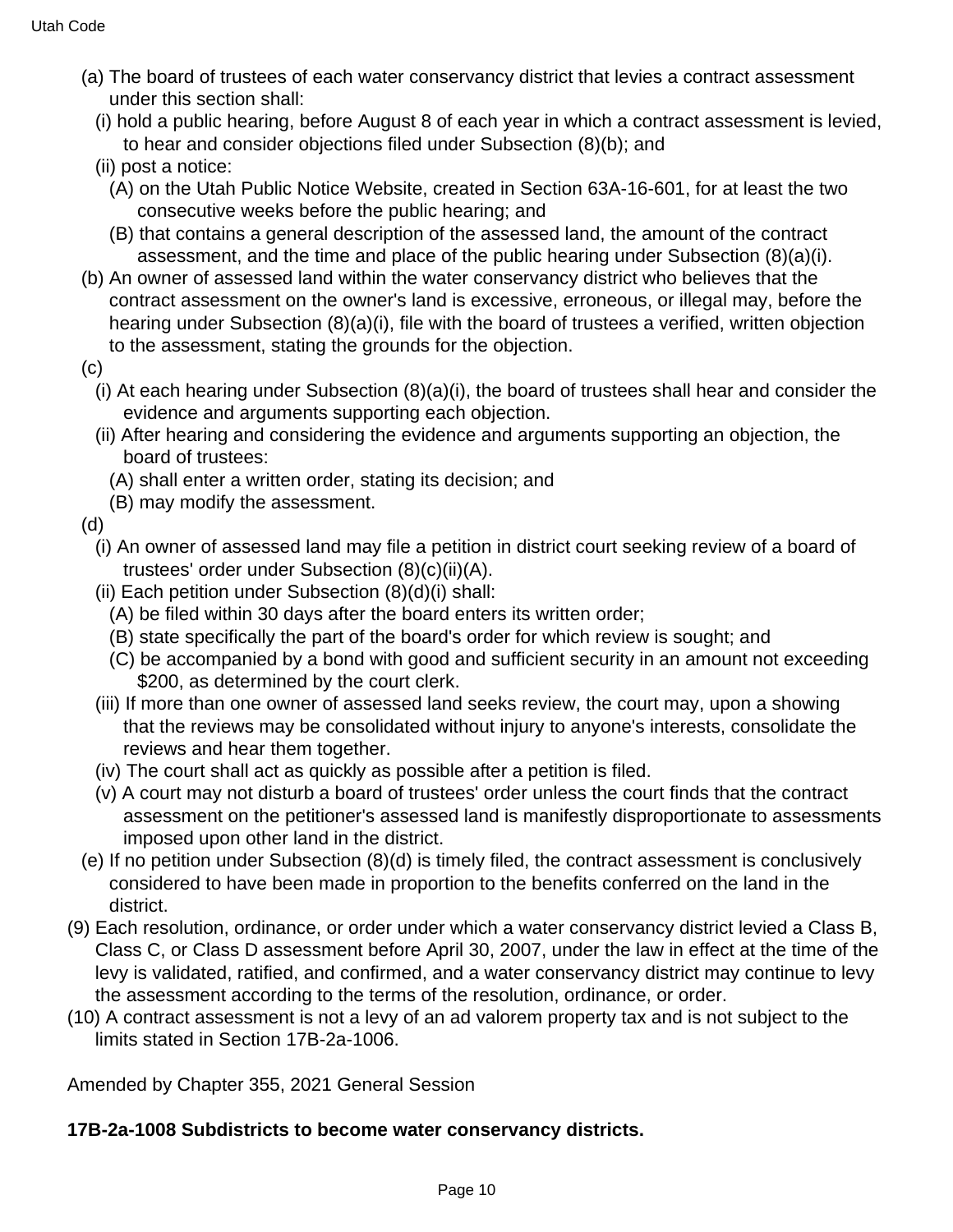Each water conservancy subdistrict, created and operating under the law in effect before April 30, 2007 and existing on April 30, 2007, shall, on that date, become a water conservancy district.

Enacted by Chapter 329, 2007 General Session

### **17B-2a-1009 Limit on property tax authority -- Exceptions.**

(1) As used in this section:

- (a) "Appointed board of trustees" means a board of trustees of a water conservancy district that includes a member who is appointed to the board of trustees in accordance with this part.
- (b) "Elected board of trustees" means a board of trustees of a water conservancy district that consists entirely of members who are elected to the board of trustees in accordance with this part.

(2)

- (a) For a taxable year beginning on or after January 1, 2018, a water conservancy district may not collect property tax revenue that would exceed the certified tax rate under Section 59-2-924 unless the proposed tax levy has been previously approved by:
	- (i) an elected board of trustees;
	- (ii) subject to Subsection (2)(b), an appointed board of trustees;
	- (iii) a majority of the water conservancy district voters who vote in an election held for that purpose on a date specified in Section 20A-1-204; or
	- (iv) for a district described in Subsection 17B-2a-1005(2)(b), the appointing authority.
- (b) For a water conservancy district with an appointed board of trustees, each appointed member of the board of trustees shall comply with the trustee reporting requirements described in Section 17B-1-1003 before the water conservancy district may impose a property tax levy that exceeds the certified tax rate.

Amended by Chapter 112, 2017 General Session Amended by Chapter 418, 2017 General Session

### **17B-2a-1010 Capital asset assessment, maintenance, and replacement policy.**

(1) As used in this section:

- (a) "Capital asset" means one of the following that is:
	- (i) a significant investment or an essential component necessary to provide a service, including: (A) a facility;
		- (B) infrastructure, whether above or below ground level;
		- (C) equipment; or
		- (D) a communications network; and
	- (ii) owned by a qualified water conservancy district.
- (b) "Policy" means the capital asset assessment, maintenance, and replacement policy required under Subsection (2).
- (c) "Qualified capital asset" means a capital asset that is:
- (i) identified in a policy in accordance with Subsection (2)(b); and
- (ii) inventoried, assessed, funded, or otherwise subject to a qualified water conservancy's policy in accordance with this section.
- (d) "Qualified water conservancy district" means a water conservancy district with an annual operating budget greater than \$5,000,000.
- (2)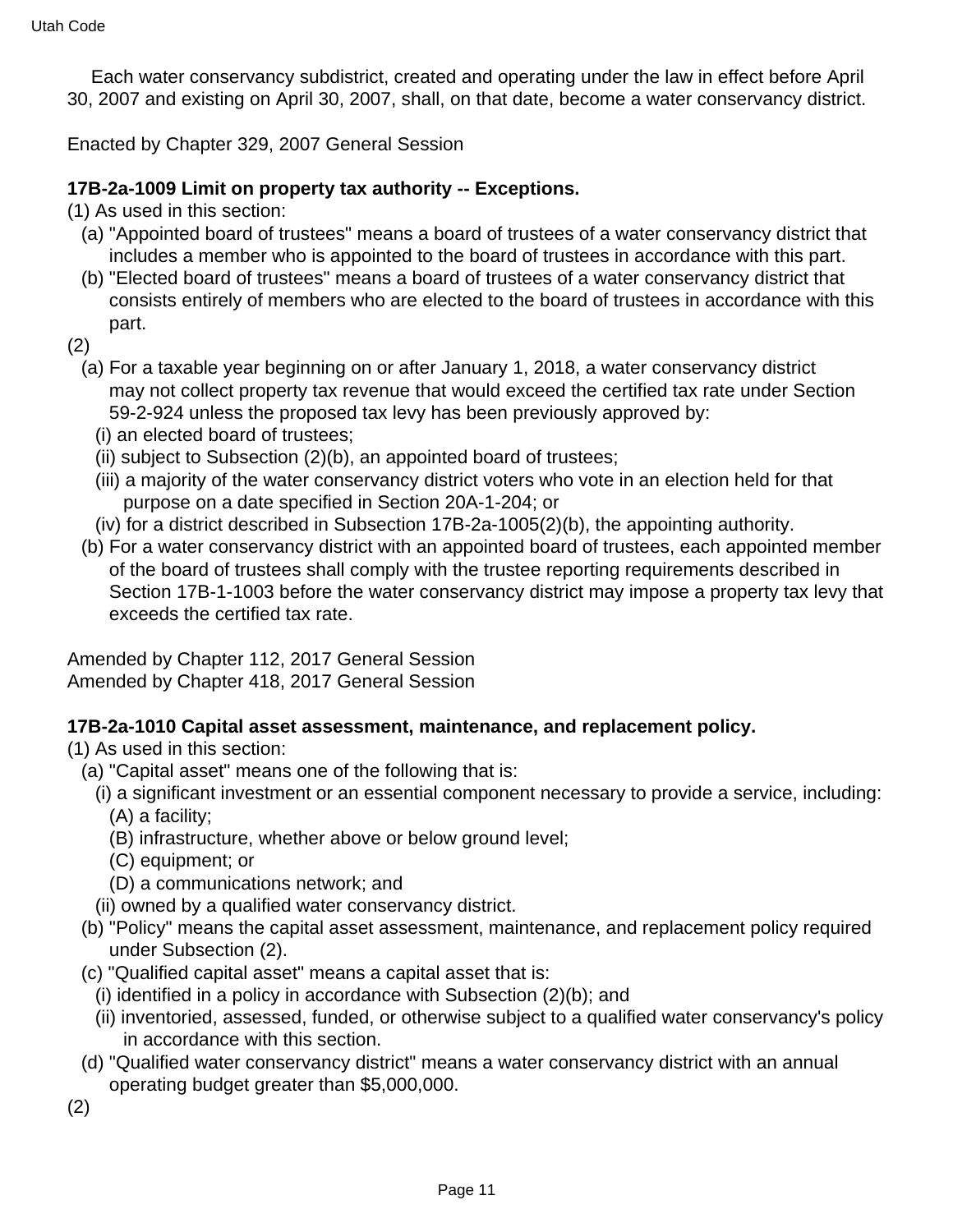- (a) Each qualified water conservancy district shall adopt a policy for the assessment, maintenance, and replacement of capital assets that are qualified capital assets.
- (b) The policy shall adopt language that defines in general or specific terms which capital assets are qualified capital assets.
- (3) The policy shall require the qualified water conservancy district to:
	- (a) complete an inventory of each qualified capital asset, including for each qualified capital asset:
		- (i) an engineering description;
		- (ii) location;
		- (iii) physical dimensions and condition;
		- (iv) documentation of the qualified capital asset's standard features;
		- (v) warranties;
		- (vi) maintenance history;
		- (vii) replacement costs;
		- (viii) market value;
		- (ix) original useful life; and
		- (x) remaining useful life; and
	- (b) assess the physical condition of the qualified capital asset in accordance with a method established under Subsection (4)(a)(i) at least every five years.
- (4)
	- (a) The policy shall establish:
		- (i) a method to assess the physical condition of each qualified capital asset;
		- (ii) performance and condition standards for each qualified capital asset;
		- (iii) a program for monitoring and reporting the qualified water conservancy district's application of and compliance with the policy, including a comparison of each qualified capital asset's current status and targeted standards for that qualified capital asset as set forth in the policy;
		- (iv) a process for the qualified water conservancy district to evaluate existing qualified capital assets for efficiency and expected service delivery; and
		- (v) objective criteria for the qualified water conservancy district to prioritize maintenance or replacement of qualified capital assets.
	- (b) A performance and condition standard described in Subsection (4)(a)(ii) may be:
		- (i) a mandated safety standard;
		- (ii) a standard condition of receiving federal, state, or local funding; or
		- (iii) an applicable engineering or other professional standard.
- (5) As part of the policy, the qualified water conservancy district shall adopt financial guidelines to dedicate revenue to a priority qualified capital asset identified under Subsection (4)(a)(v) in accordance with a multiyear qualified capital plan described in Subsection (6)(a).
- (6)
	- (a) Each qualified water conservancy district shall adopt a multiyear qualified capital asset plan.
	- (b) Each qualified water conservancy district shall:
		- (i) include criteria and guidelines in the policy for allocating sufficient funds in a multiyear qualified capital asset plan and in the qualified water conservancy district's annual operating budget for assessing, maintaining, repairing, and replacing qualified capital assets;
		- (ii) establish an ongoing source of funds in the multiyear qualified capital asset plan and each annual operating budget for repair and replacement costs of qualified capital assets in accordance with the policy; and